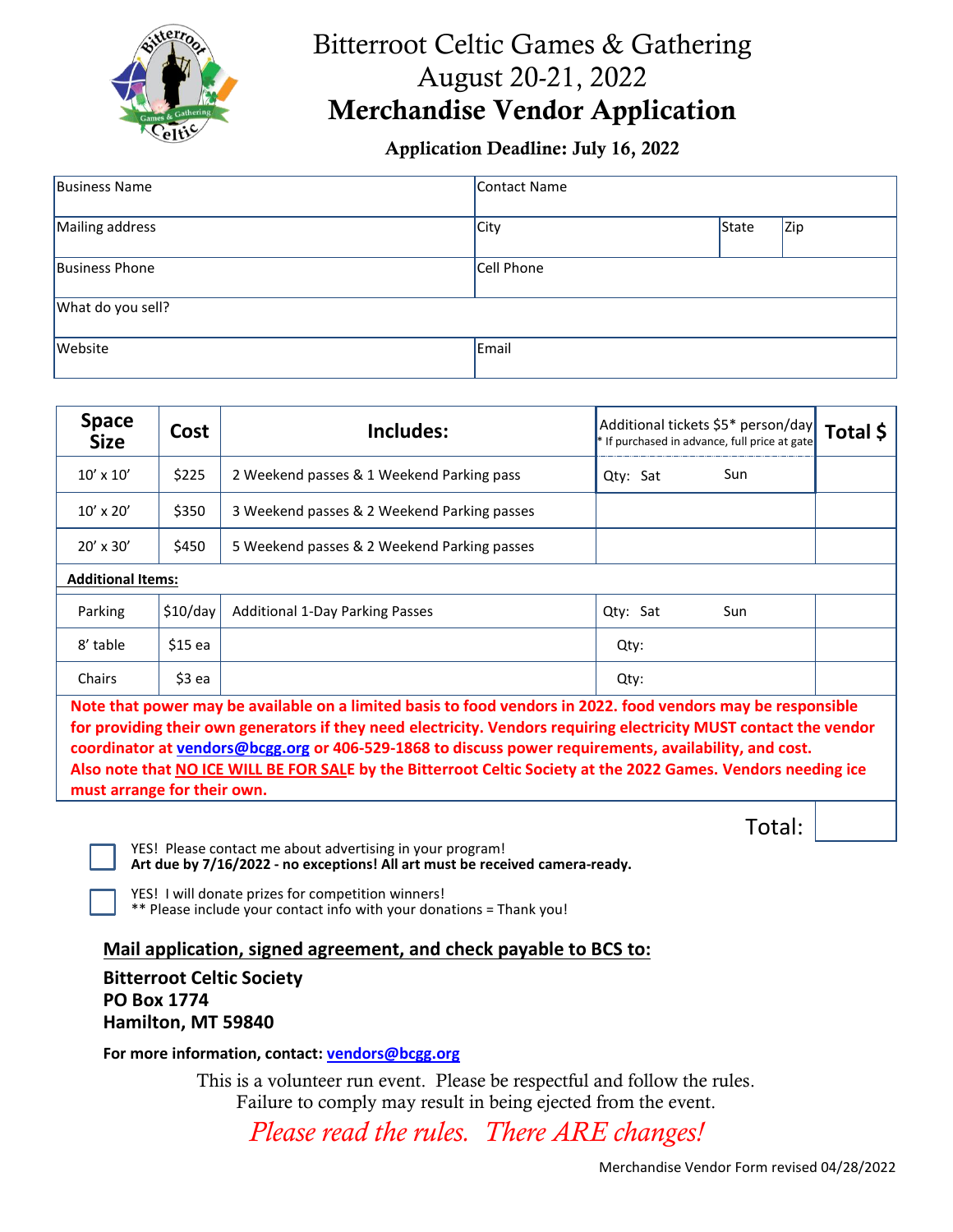## **August 20-21, 2022**

#### Saturday 9:00 a.m. to 10:00 p.m.

## Sunday 9:00 a.m. to 4:00 p.m. (NO EARLY TEARDOWN)

#### Daly Mansion, 251 Eastside Hwy. Hamilton, MT 59840

**Vendors that need electricity MUST contact us in advance to discuss requirements, availability, and cost of power. Contact the vendor coordinator a[t vendors@bcgg.org](mailto:vendors@bcgg.org) or 406-529-1868.**

**Also note that NO ICE WILL BE FOR SALE by the Bitterroot Celtic Society at the 2022 Games. Vendors needing ice must arrange for their own.**

Set up is Thursday thru Friday ONLY, per the Mansion. They are still trying to operate tours Mon-Wed of that week. ALL vendor vehicles must have a vendor parking pass in order to park at the Mansion. Those without a parking pass will be sent to park at the Hamilton High School and take the free shuttle. This also applies to dropping off/picking up workers.

#### **ALSO!! No dry camping prior to Friday.**

All vendors will be escorted by a Mansion volunteer to their spaces. Vehicles must be unloaded and removed as quickly as possible. Do not block the driveways as it is a fire hazard and will result in a fine.

- 1. No stakes in ground to secure vendor tents unless preapproved by Mansion staff.
- 2. No alcohol may be consumed within booth space.

#### **3. No vendor may connect to, override, or alter electrical panels.**

- 4. No person or vendor will be permitted to distribute printed or advertising matter, solicit funds, or display merchandise on Mansion grounds, other than that which is contracted.
- 5. Use of gongs, bells, strobe lights or other noisy distracting paraphernalia is prohibited.
- 6. All booths must be open and have personnel in attendance during posted event times.
- 7. The Bitterroot Celtic Society will assign vendor spaces and reserves the right to reassign when necessary.
- 8. Mansion rules state that pets are not allowed on the grounds. If you must bring your pet, they are required to remain within your booth space and under your control at all times.
- 9. All vendors are required to possess a current general liability certificate of insurance in the amount of \$1,000,000 naming Bitterroot Celtic Society as an additional insured. A copy must be provided to the Bitterroot Celtic Society.
- 10. Refund Policy: 90 days prior to  $8/20/2022 = 100\%$  refund of vendor fees

60 days prior to  $8/20/2022 = 50%$  refund of vendor fees

30 days prior to  $8/20/2022 = 10%$  refund of vendor fees

Less than 30 days prior to  $8/20/2022 =$  No refund

Refunds must be requested via email or mail.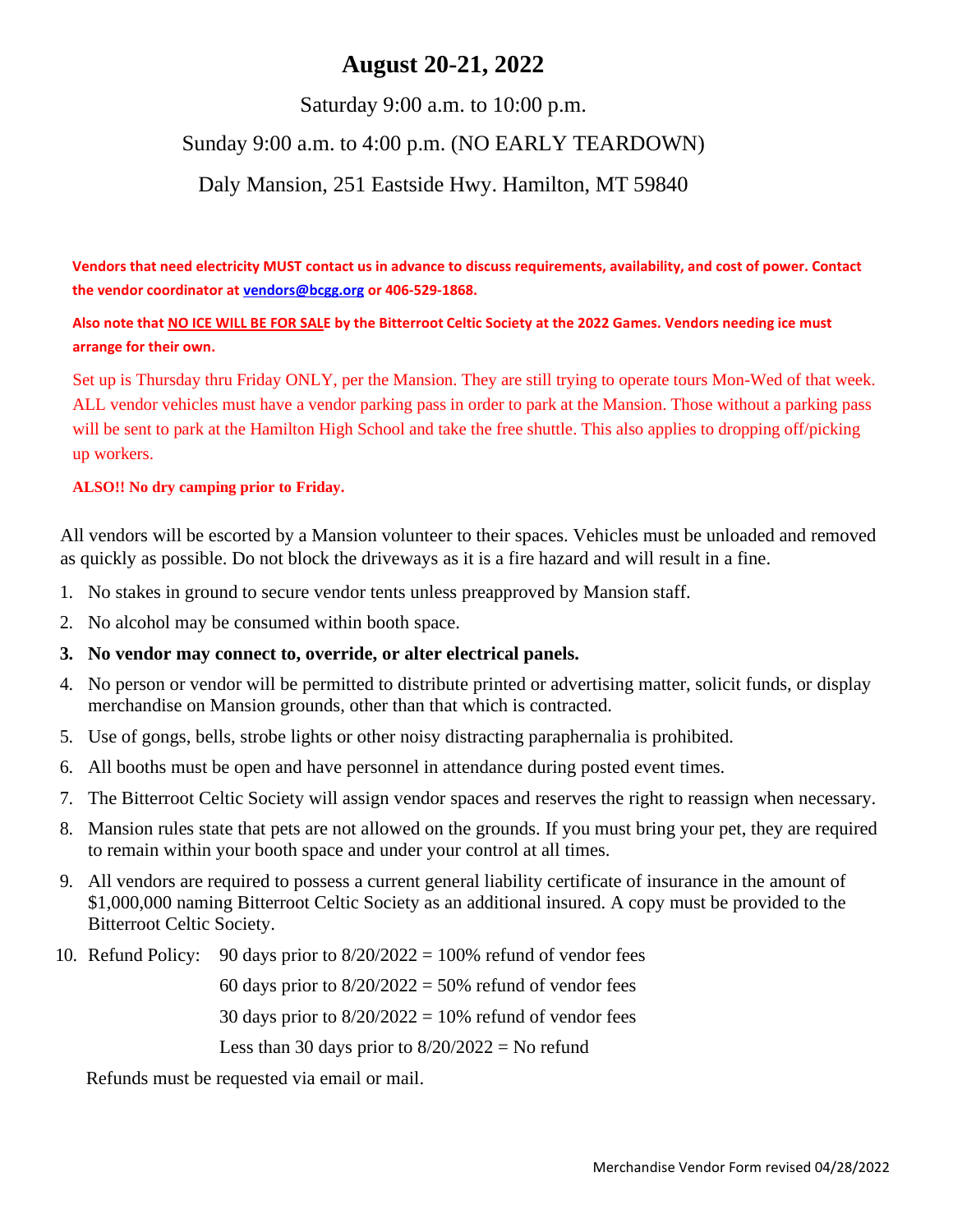The above regulations are subject to change. Please contact vendor coordinator for further information.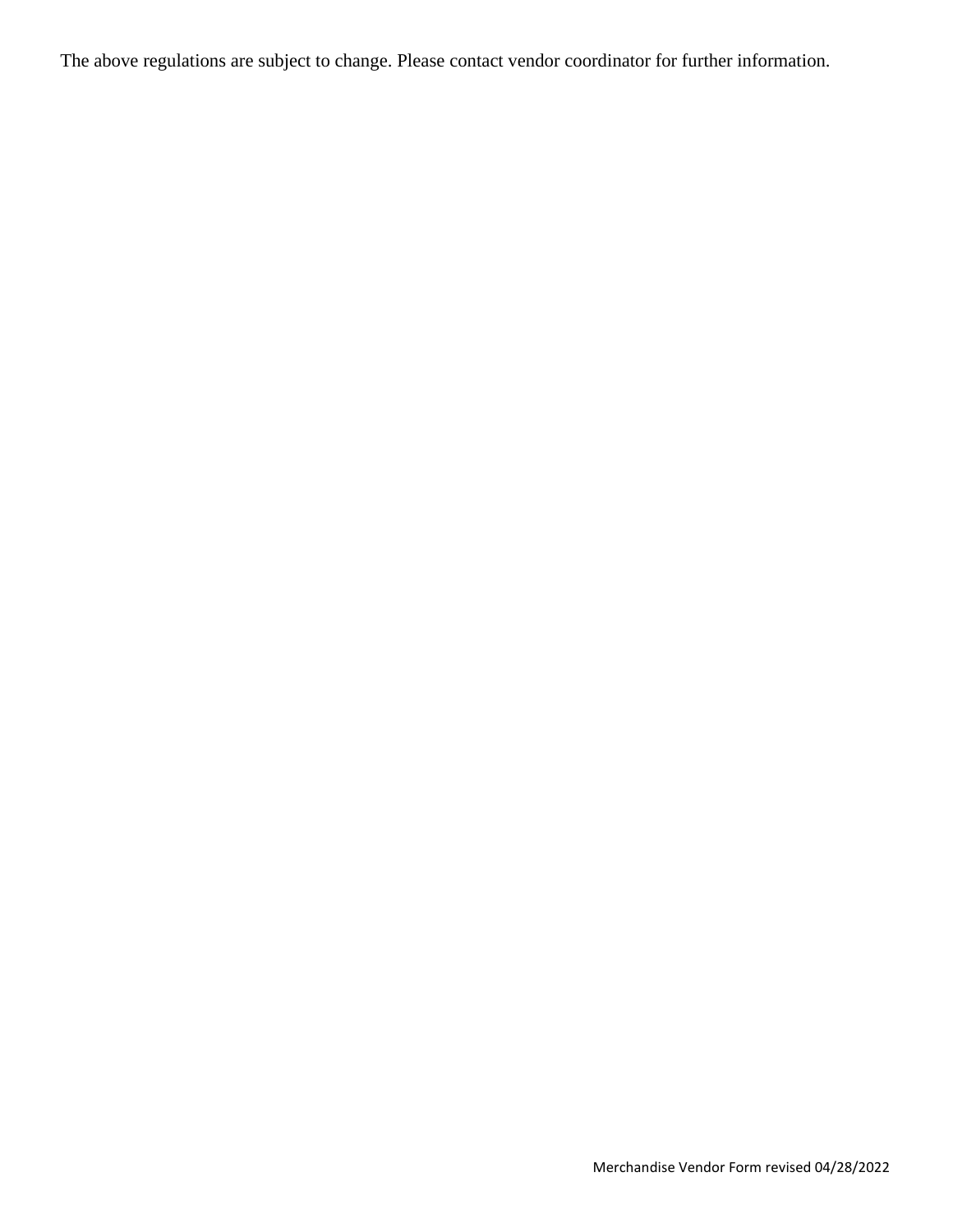#### **Vendor agreement and Liability form**

This agreement is made and entered into by and between Bitterroot Celtic Society ("BCS") and the vendor identified below ("Vendor"). Vendor wishes to participate in the 2022 Bitterroot Celtic Games and Gatherings ("BCGG"), a BCS event scheduled for **August 20-21, 2022**, at the Daly Mansion in Hamilton, MT.

The parties agree:

1. Subject to Vendor's compliance with this Agreement, BCS will allow Vendor to sell, distribute and display the products and wares described in the Vendor application during the BCGG.

2. Vendor agrees that items that may not be sold include drugs or drug paraphernalia, tobacco-related products, items with adult only content or anything deemed inappropriate by BCS.

3. Vendor agrees that no less than 30% of the items offered for purchase by Vendor will be of an authentic Celtic nature, which items may be handcrafted, prepared or manufactured. Items that may not be sold include drugs or drug paraphernalia, tobacco-related products, items with adult only content or anything deemed inappropriate by BCS.

4. Vendor understands and agrees that the Vendor spaces are assigned at the sole discretion of BCS on a vendor loyalty, first come, first-served basis based on receipt of Vendor Application, space preferences, and payment by Vendor. Vendor understands that space assignments are not guaranteed. Vendors will be notified of their space assignment by **August 7 of 2022**.

5. Should vendor spaces be completely reserved prior to Vendor's reservation request, all fees paid will be refunded to the Vendor. No fees will be refunded to any vendor within two weeks prior to, during, or after the BCGG.

6. Vendor agrees to the set-up and tear-down schedules as outlined in the Vendor information provided above. Vendor must be set up and open when the BCGG begins each day and remain open during the BCGG hours and that any items, structures or vehicles not directly in use as a part of Vendor's space must be removed from the grounds and into designated parking not later than 8:30 a.m. on both days. Failure to do so may result in your vehicle being towed.

7. Vendor acknowledges that BCS provides volunteers to assist vendors with locating their booth, NOT FOR UNLOADING OF ITEMS. Vendor agrees that IN NO EVENT IS BCS OR ITS VOLUNTEERS LIABLE TO VENDOR OR ANY THIRD PARTY FOR ANY THEFT, DAMAGE, INJURY, LOSS OR DEATH OR ANY CAUSE OF ACTION WHETHER ARISING IN TORT, CONTRACT OR OTHERWISE.

8. Vendor acknowledges that each vendor space is approximately 10' long x 10' deep (10'x10'), the boundaries of which may not be exceeded in length or depth. Vendor's vehicle and/or trailer, including trailer hitches, must be fully within the boundaries of Vendor's space. (For example: If your vehicle is 10' with a 3' trailer hitch, you must reserve two 10' x 10' spaces.). Vendor may rent one or more space(s) and agrees that BCS shall not be required to make any alterations to the Vendor space. Vendor spaces outside these parameters must be negotiated with the Vendor Team Leader in conjunction with this Agreement in advance.

9. Should Vendor request to rent a table from BCS, Vendor agrees to use a table cover to protect the table. Vendor's décor must be in keeping with the Celtic theme of the BCGG and is encouraged, as is dressing in authentic Celtic garb during the BCGG. All costumes must be family-appropriate and as authentic and respectful to the Celtic culture as possible.

10. Vendor agrees to maintain clean and sanitary conditions at its vendor space at all times, and will remove all trash from and around the immediate vicinity of its vendor space at the close of each day. Trash should be deposited in designated trash and/or recycling receptacles on the BCGG grounds. Non-compliance with this may result in a fine by the City of Hamilton for littering.

11. BCS provides security officers who will patrol during BCGG hours and overnight. However, please note that the BCGG venue is a large and open space. BCS cannot take responsibility for loss of or damage to Vendor property. As well as staffing its space during the BCGG hours, we recommend that Vendor take reasonable steps to secure its goods overnight during the BCGG.